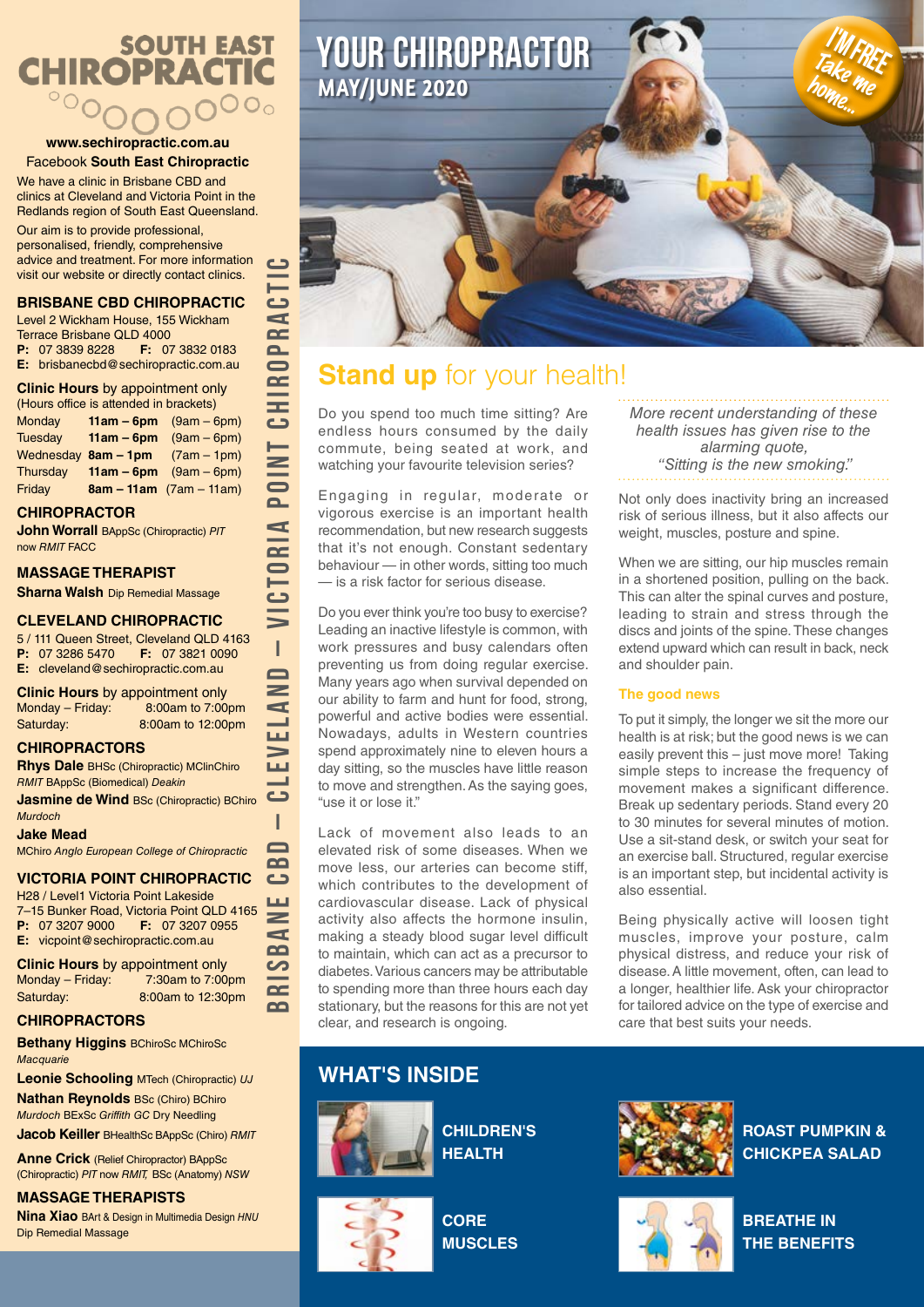# **Roast pumpkin and chickpea salad**

*Toasted nuts and seeds, and a lemony dressing add crunch and flavour to this tasty salad.*

### **INGREDIENTS**

- 700g butternut pumpkin, peeled, chopped into 2-3cm chunks 400g can chickpeas, drained and rinsed 2 tsp olive oil 2 tsp grated lemon rind ¼ cup pistachios 2 Tbsp pumpkin seeds 1 small red onion, sliced thinly
	- **METHOD**

#### Preheat oven to 220°C.

Combine pumpkin and chickpeas with oil and lemon rind, season. Arrange on a lined baking tray. Roast for approx. 20 minutes until golden and tender. Add nuts and pumpkin seeds for last two minutes. In a large bowl combine roasted ingredients and toss gently with onion, spinach leaves and dressing. Serve salad sprinkled with feta and parsley.

1 Tbsp olive oil 3 Tbsp lemon juice 1 tsp honey

150g baby spinach leaves 100g goat feta, crumbled 2 Tbsp chopped parsley

**Lemon and honey dressing**

a pinch of salt and shake well.

Combine dressing ingredients in a jar with



# **Your core**: the key to movement and spinal health

We often hear about the importance of strong core muscles. But what are they really, what do they do, and how do they help support everyday activities and benefit spinal health?

The core is made of numerous muscles that combine to brace the trunk and provide strength and motion. They act as a physical foundation and stabilising force from which all movement can safely occur. Imagine if the footing of your home was faulty — the walls would crack, the doors would jam, and the roof might cave in. In the body, an imbalanced core can trigger strain on joints, tissues and bones, and increase pain, dysfunction and spinal injury.

The rectus abdominus, transversus abdominus and obliques, which together connect the lower rib cage to the pelvis, form the abdominal component. The paraspinal

and gluteal muscles sit at the back and support the spine, pelvis and hips. The diaphragm forms the roof, and the pelvic floor forms, well, the floor. Together, these act as a powerhouse of sturdiness, allowing controlled, fluid movement and efficient energy use so your body can work well.

By acting as a corset, the core allows us to bend, lift, and reach without falling down like a deck of cards. Any physical activities you do — from standing, walking, housework, participating in sport, to maintaining an ideal posture — all rely on a strong, healthy core. That's why we struggle when our core is weak.

Often people who consult with a chiropractor have diminished core performance. Targeted regular exercises and activities such as yoga and Pilates help to improve core function. Ask your chiropractor which exercises are the most beneficial for you.

# **Magnificent magnesium**!

### **Magnesium is an elemental metal which is essential for life and found in every cell of our bodies.**

It's constantly taking part in hundreds of the complex chemical reactions needed to run a healthy body. It helps the body use energy, transmit messages, move muscles, and much more.

Without enough magnesium we can become extremely sick, and a severe deficiency is a medical emergency. Even slightly reduced magnesium levels can affect the human body in a huge variety of ways; however magnesium deficiency is rare in healthy individuals eating a balanced diet.

### **Muscles**

Magnesium is also essential for muscle function, and some people find that adding magnesium salts to a hot bath helps relieve muscle cramps or restless legs. However it's not just skeletal muscle that is affected by magnesium levels; the muscle cells of the heart require magnesium both for healthy movement, and for conduction of the electrical impulses that make the heart beat.

### **Bones**

Magnesium is essential for the health of the skeleton; and around 60 percent of the magnesium in the human body is stored in the bones. It's required for the proper metabolism and use of calcium and vitamin D in the body, helping create and maintain healthy bone structures.

#### **Heart health**

Magnesium is recommended for all-round heart health too; optimal magnesium intake is linked to lower blood pressure and healthier coronary arteries.

Many supplements are available, but it is more beneficial to your health to obtain vitamins and minerals through food. Also, excess intake from supplements can cause serious illness or interact with some prescription medications.

Magnesium-rich foods include nuts and seeds, green leafy vegetables, and legumes such as beans. Some prepared foods like breakfast cereals or plant milks also come fortified with magnesium. Adding a sprinkling of roasted nuts or seeds to a meal is a delicious and easy way to get more magnesium into your diet.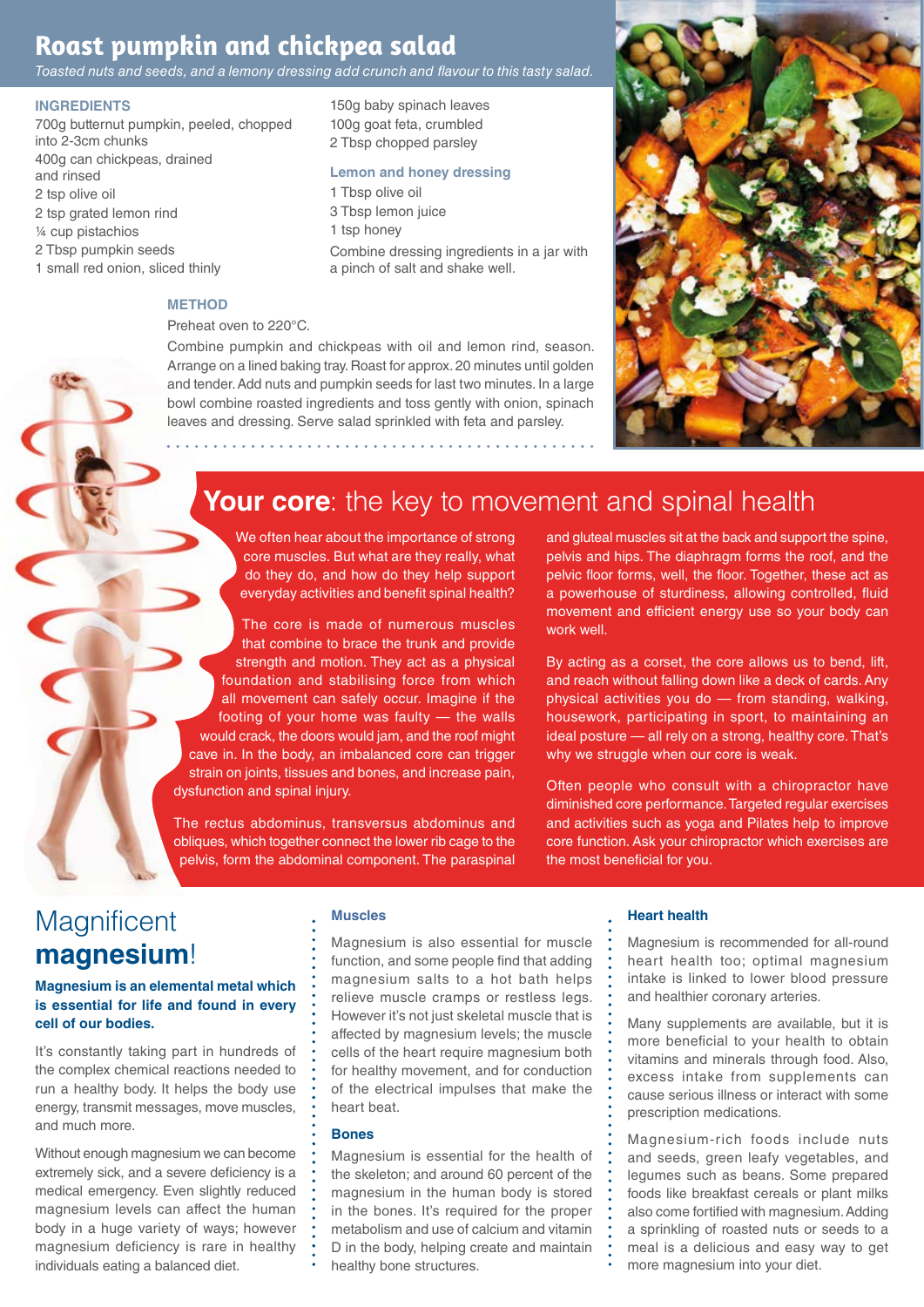| WOTC               |                   |   |   |   |   |   |    |   |   |   |   |       |     |   |                  |   |   |          |   |   |          |    |    |          |
|--------------------|-------------------|---|---|---|---|---|----|---|---|---|---|-------|-----|---|------------------|---|---|----------|---|---|----------|----|----|----------|
|                    |                   | S | C |   | N | O | R. | H | C |   |   | A X P |     | D | U                |   | X | $\Omega$ | B |   | U        | G  | R. |          |
| search             |                   | V | S | в |   |   |    | н | G |   |   |       |     | F | м                |   |   | B        |   |   | P        | B  |    | P        |
|                    |                   |   | Е |   |   |   |    |   | F | м | A |       | м   | R |                  | Q |   |          | Р | Q |          | M  |    | R        |
| <b>ABDOMEN</b>     | <b>HEART</b>      |   |   |   |   |   |    |   |   | S |   |       |     | N |                  |   |   |          |   | Е | R        | G  |    | F        |
|                    |                   | N |   |   |   | В |    |   |   |   |   | м     | Е   | Р |                  | Р |   |          |   |   | A        | G  |    | G        |
| <b>ANXIETY</b>     | <b>HIPS</b>       | P |   |   |   |   |    |   |   |   |   | м     | O   | N | O                | G |   | Е        |   | A |          | B  | B  |          |
| <b>CALCIUM</b>     | <b>IMBALANCE</b>  |   |   |   |   |   | В  | G | м |   | G | W     |     | P |                  | Р |   |          |   | C | н        |    |    | -N       |
|                    |                   |   |   |   |   |   |    |   | Р | N | А | G     | S   | м | м                | G |   |          |   |   |          |    |    | $\Omega$ |
| <b>CELL</b>        | <b>INSULIN</b>    | D | R |   |   |   |    |   |   | R | F | ĸ     | н   |   |                  |   | S | Е        | B | O | G        | X. | H  |          |
|                    |                   | P |   |   |   |   |    |   |   |   |   |       | ( ) | R | $\left( \right)$ |   |   | R        |   | ĸ |          | Q  |    | $\top$   |
| <b>CHRONIC</b>     | <b>MAGNESIUM</b>  | F | G |   |   | Р |    |   | F | G | В |       | Р   | Е |                  | н |   |          |   | 7 | G        | B  |    | C.       |
| <b>CORE</b>        | <b>METABOLISM</b> | N |   |   |   |   |    |   |   | x |   | O     |     |   | E                |   |   |          | В |   |          |    |    | <b>N</b> |
|                    |                   | U |   |   |   |   |    |   |   |   |   |       | F   |   | G                | G |   |          |   |   |          |    |    |          |
| <b>CORONARY</b>    | <b>OBESITY</b>    |   |   |   |   |   |    |   |   |   |   | ĸ     |     | x |                  |   | Р | в        | N | Q | N        | м  | B  | F        |
| <b>DIABETES</b>    | <b>OXYGEN</b>     | D | S |   |   |   |    |   |   |   |   |       | G   |   | х                |   | F | Q        | X | A | X        | S  | P  | W        |
|                    |                   | O |   |   |   |   |    |   |   |   |   | F     |     |   | O                | S |   | м        |   |   |          |    |    |          |
| <b>DIAPHRAGM</b>   | <b>PAIN</b>       | K |   |   | в |   | G  | B |   |   | B | N     | O   | S | N                | S |   |          | P |   |          |    |    | A        |
|                    |                   |   |   |   |   |   |    |   |   | R | A |       | Q   | P | Е                |   |   |          |   | G |          |    |    | C        |
| <b>DYSFUNCTION</b> | <b>PELVIS</b>     | Е |   |   |   |   |    |   |   |   |   |       |     |   | N                | N | S |          |   |   |          | B  |    | F        |
| <b>ENERGY</b>      | <b>POSTURE</b>    |   |   |   |   |   |    |   |   |   |   |       |     |   | А                | F | G |          |   | D |          |    |    | Z        |
|                    |                   | B |   |   |   |   |    |   |   |   |   |       |     |   | F                | F | F | А        | S | н | R        |    |    | A        |
| <b>ERGONOMIC</b>   | <b>SEDENTARY</b>  |   |   | в | м |   |    |   |   | P |   |       |     |   |                  | н |   |          | м |   |          |    |    |          |
|                    |                   | Н | N |   | R | O |    |   |   | C | Е | В     |     |   | J                | 7 | S | C        | X | V | $\times$ | M  |    |          |
| <b>FUNCTION</b>    | <b>SPINE</b>      |   |   |   |   |   |    |   |   |   |   |       |     |   |                  |   |   |          |   |   |          |    |    |          |

# The benefits of **better breathing**

**We breathe automatically from birth to death, but rarely stop to consider if we are actually doing it correctly. With upwards of 17,000 breaths per day, correct technique is essential for optimum health.**

When you inhale deeply, your diaphragm contracts and squashes the contents of your abdomen. This causes your belly to naturally bulge, known as abdominal breathing. On breathing out, your rib cage compresses your lungs and forces air out, and your belly flattens. This rhythmical cycle of contraction and relaxation is essential for breathing and staying well. So how do you know if you're doing it correctly?

Stop where you are. Sit or stand with your spine straight and your eyes looking forward. Take a deep breath in, and breathe out. Next, hunch the middle of your back and let your shoulders and head slump forward. Now take a deep breath in. Notice the difference? When you slump, your breathing will become shallow, making it impossible to fill your lungs with oxygen and release carbon dioxide properly. When your spine is straight, your rib cage expands and your lungs have adequate space to work fully.

The wrong breathing pattern also creates issues in other parts of the body. A hunched posture and shallow breathing can trigger reliance on the secondary muscles of respiration. These are the muscles around your shoulders and neck that can help you breathe, even though they are not designed for this task. This can lead to muscle tightness, pain, postural and joint dysfunction; as well as affect your overall health.

Correct abdominal breathing can help lower blood pressure, reduce heart rate, relax muscles, decrease stress, and increase energy levels. Fortunately, we can easily control and improve our breathing.

To breathe well, maintain a tall spine. Focus on deep, slow, balanced and controlled breathing through the nose. It should feel easy, and your breath should be silent. Allow ample movement of your chest and note how your abdomen moves in and out. As you do, you'll trigger the relaxation response, reduce anxiety, and help heal and energise your mind and body.

Magnesium is involved in over 300 biochemical reactions in the human body...

Pumpkin seeds are a great source of magnesium.

Exhalation

**Breath**